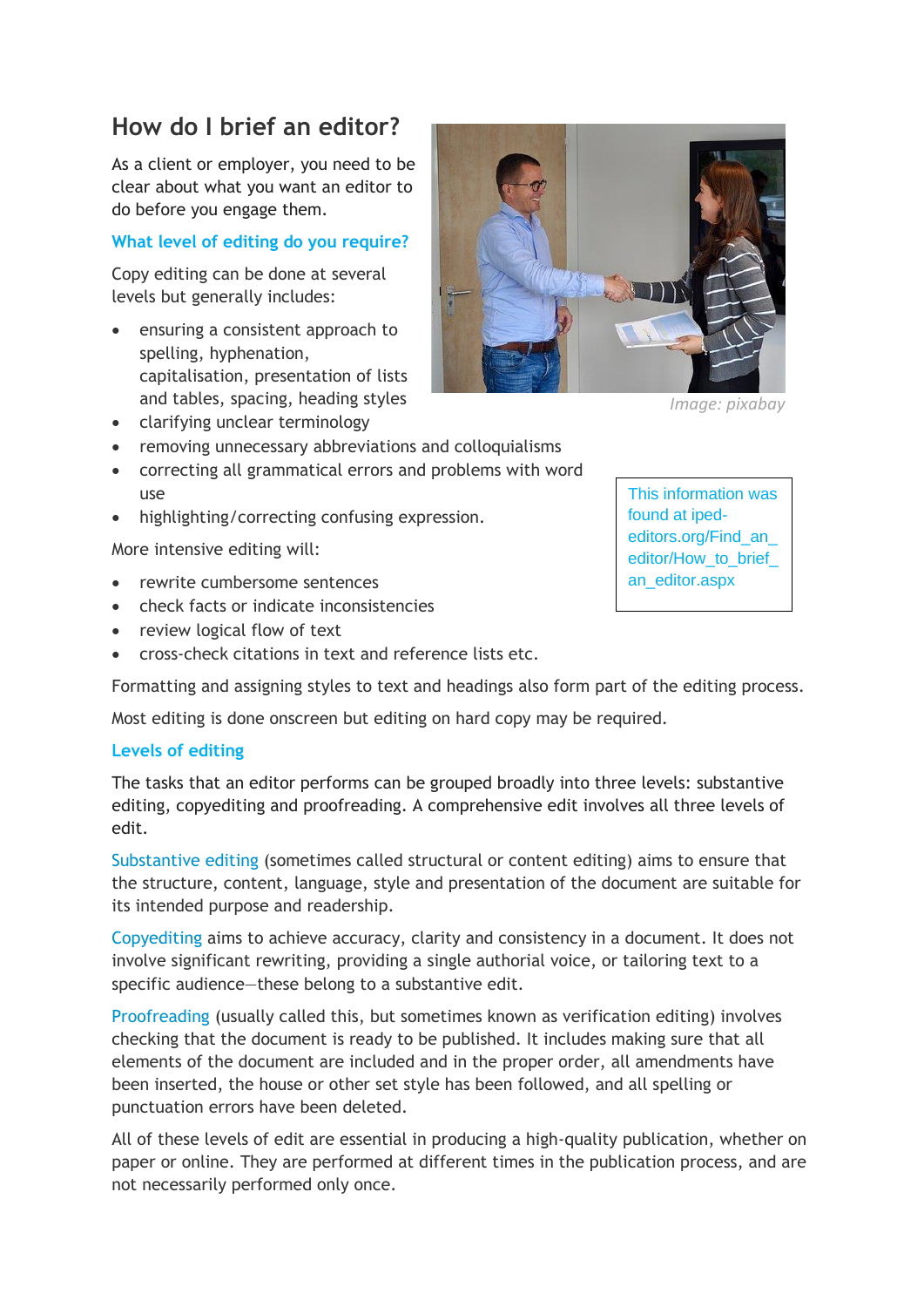There is usually some overlap between the three levels and an editor hired to do a copyedit is quite likely to also perform some of the tasks usually associated with a substantive edit.

### **What skills must your editor have?**

Editors range in their skill levels and areas of expertise and there are a number of tools to help you select the right one for your project.

The *[Australian Standards for Editing Practice](http://iped-editors.org/Resources_for_editors/Editing_standards.aspx)* (available through IPEd website) describe the range of services editors can provide.

In 2008 IPEd conducted the first Australian accreditation exam for editors. Successful candidates may use the title of [accredited editor](http://iped-editors.org/Accreditation/Accredited_editors.aspx) (AE). Equally qualified are the [distinguished editors](http://iped-editors.org/Accreditation/Distinguished_editors1.aspx) who managed the first two IPEd accreditation exams.

### **Does your organisation have specific guidelines to be followed?**

If there is a preferred style for headings, spelling, referencing, abbreviations and acronyms then this must be provided to the editor.

Are there similar documents that can be used as a reference or is this job part of a larger work such as a series of related documents?

The editor also needs to know who the contact person is for clarification of issues and reporting of progress and if editorial changes are to be approved on an ongoing basis.

Do you need a confidentiality agreement/formal contract for this work?

### **Logistics**

Your editor will need to know the practicalities of the project – its size, administrative details, consultation process etc.

- 1. How big is the project and what timelines are involved?
- 2. Is the work to be provided as hard copy or electronically?
- 3. What program has been used to create the document?
- 4. Does the work need to be returned showing tracked changes?
- 5. How many tables/figures/graphs/references are involved and does the editor need to check these for permissions?
- 6. What are the deadlines associated with this project?
- 7. Will the editing be limited by its timeline or its budget?

#### **Who is the intended audience for this project?**

Who will be reading this work and for what purpose - as general reading, reference, technical resource?

How familiar will the intended audience be with the content – will they skim the text or refer to it continually?

**What should your editing brief include?**

- 1. Explain what is to be done—specify level of editing required, if copy for captions/illustrations/blurb required, if permissions needed.
- 2. Provide guidelines for design and typesetting if part of project—style guide, preferred spelling, referencing, headings etc.